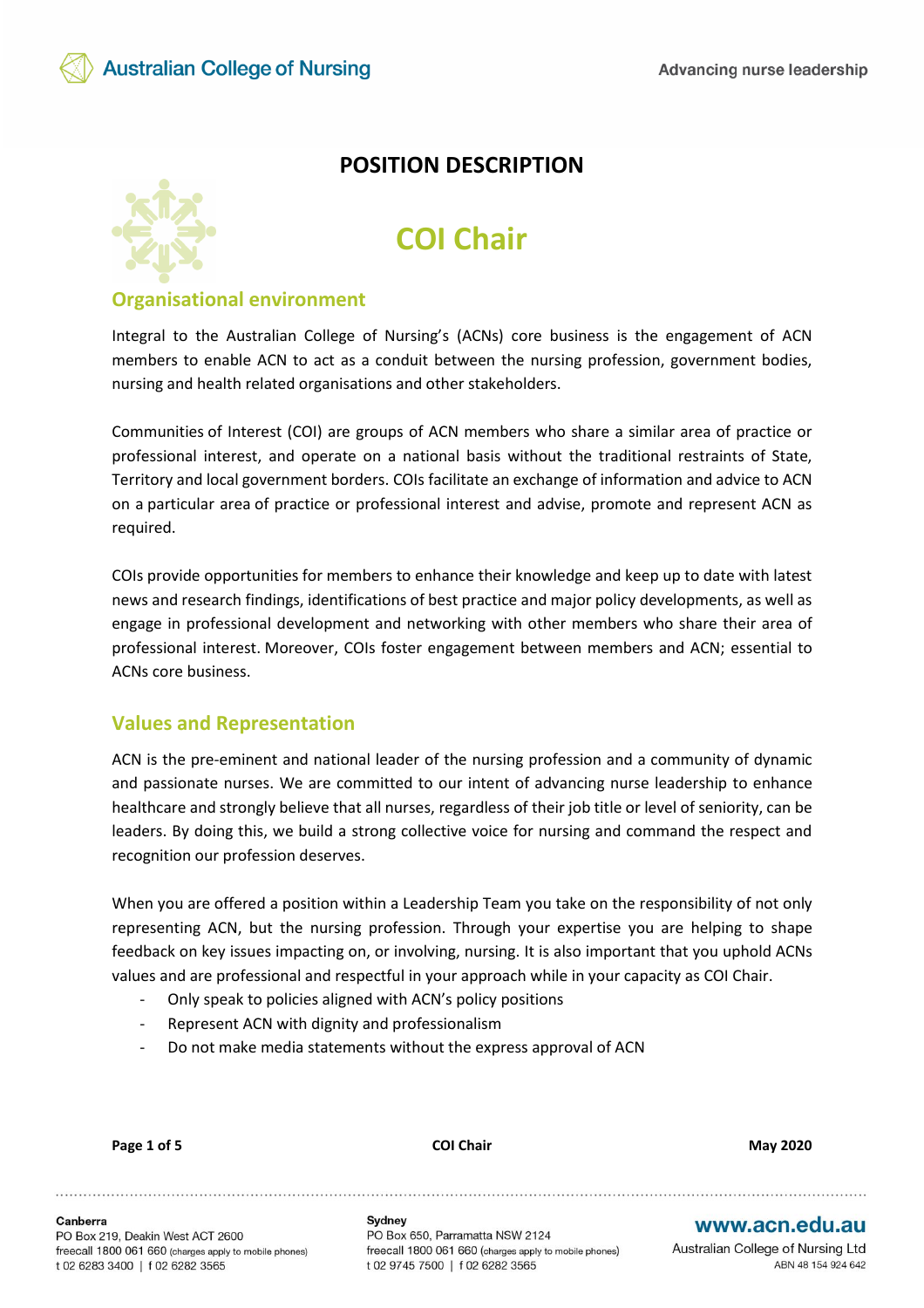## **Position overview**

Working with ACN via the Member Engagement Coordinator and Executive Director – Professional, the COI Chair leads a Leadership Team which is responsible for facilitating the functioning of the COI. The Chair provides strategic leadership to the COI and its members, driving engagement within the group and creating adequate opportunities for networking and professional development in alignment with the goals of ACN; setting key priorities and 12-month goals, and driving initiatives and policy agendas to name but a few. It is important to note that the Chair can delegate tasks to other members of the Leadership Team, and indeed other members of the COI. The position has a tenure of two years, though this tenure can be extended at the discretion of ACN and with the agreeance of the fellow/member.

# **Objectives and Key Results (OKRs)**

OKRs are similar to KPIs, however OKRs outline and intrinsically link objectives with the measurable key results (aka KPIs) that define the achievement of each objective. OKRs represent goals and define the measurable steps you are expected to take towards achieving those goals.

| Objective/s                                                                                                                                                                                                                                                                                                              | <b>Key Result/s</b>                                                                                                                                      |
|--------------------------------------------------------------------------------------------------------------------------------------------------------------------------------------------------------------------------------------------------------------------------------------------------------------------------|----------------------------------------------------------------------------------------------------------------------------------------------------------|
| Identify, plan and implement activities that<br>$\bullet$<br>create opportunities for professional                                                                                                                                                                                                                       | Hold at least one CPD event per                                                                                                                          |
| development related to the area of practice for<br>members of the COL<br>Support and foster ACN leadership programs,<br>such as but not limited to the Emerging Nurse<br>Leader and Mid-Career Leadership Programs,                                                                                                      | calendar year quarter<br>Examples include webinars, podcasts<br>and round-table discussions. Please<br>note, networking events do not<br>qualify for CPD |
| present papers, lived experience presentations<br>etc<br>Work to retain existing members and encourage<br>new member growth                                                                                                                                                                                              | Leadership Teams must communicate<br>their plans to ACN in a timely fashion<br>to ensure events are facilitated<br>smoothly and effectively              |
| Create opportunities for members of the COI to<br>contribute their ideas and suggestions to relevant<br>projects such as policies responses, position<br>statements and educational curriculum<br>Promote ACN as a professional membership<br>organisation for all nurses and students at every<br>stage of their career | <b>Formulate and circulate the COIs</b><br>Vision document in which the COIs<br>purpose, mission and vision are<br>stated.                               |
| through providing opportunities for members to                                                                                                                                                                                                                                                                           |                                                                                                                                                          |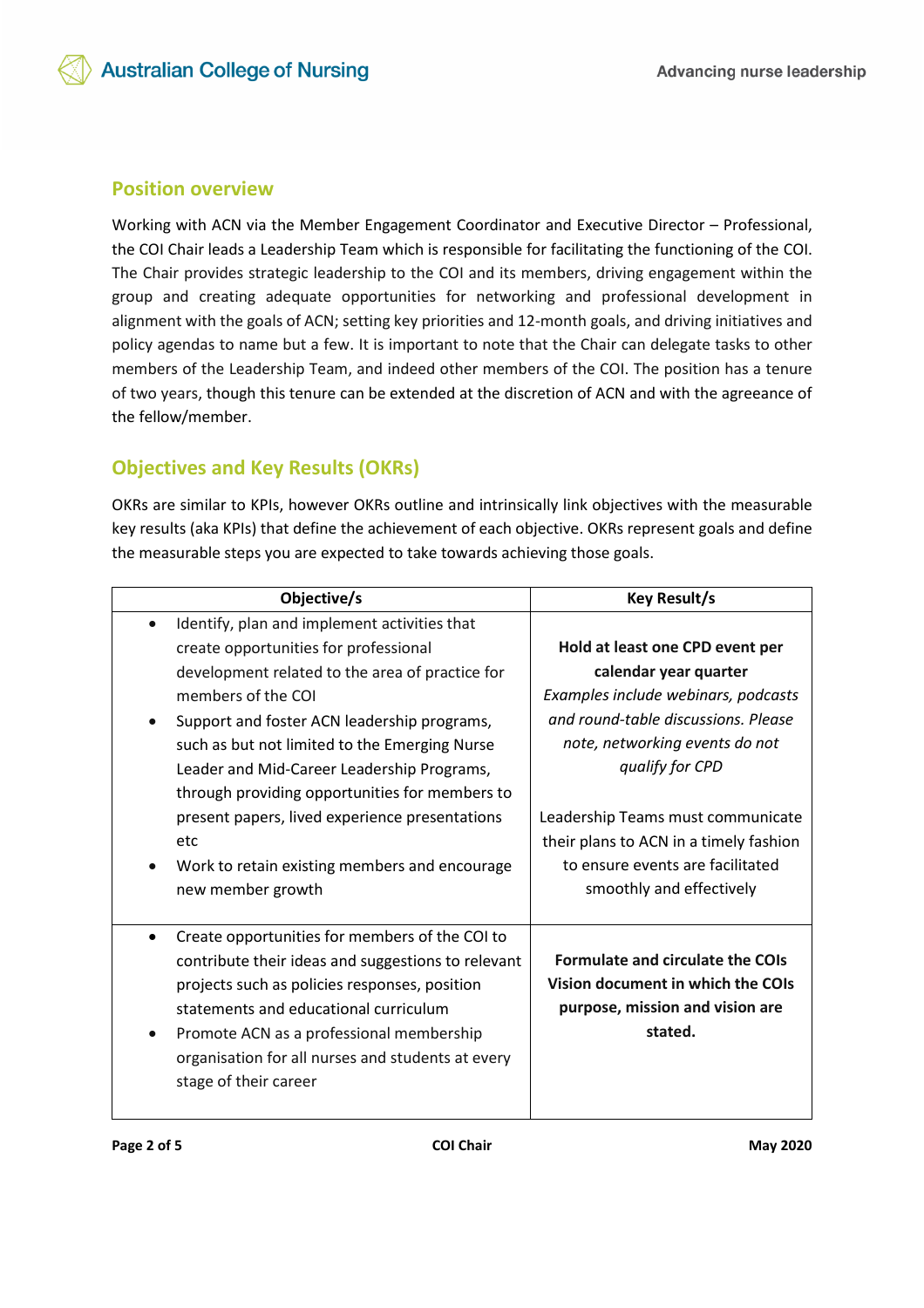| Objective/s                                                                                                                                                                                                                                                                                                                                                                      | <b>Key Result/s</b>                                                                                                                                              |
|----------------------------------------------------------------------------------------------------------------------------------------------------------------------------------------------------------------------------------------------------------------------------------------------------------------------------------------------------------------------------------|------------------------------------------------------------------------------------------------------------------------------------------------------------------|
| Network and try to establish professional contact<br>٠<br>with healthcare leaders of organisations relevant<br>to your COI, extending and seeking support for<br>initiatives towards improving healthcare                                                                                                                                                                        | Plan and circulate the COIs key<br>evidenced-based 12-month<br>priorities and goals at the end of<br>each year for the following year                            |
| Drive policy agenda's that are in alignment with<br>$\bullet$<br>the goals of ACN<br>Take a proactive approach in adding to the<br>contemporary, evidenced based discourse and<br>policy on a local, State / Territory or national<br>level. This work can result in important outcomes<br>which help to advance the profession, such as<br>Position Statements or White Papers. | Implement the COIs 12-month<br>priorities and goals                                                                                                              |
| Periodic communication to all COI members<br>$\bullet$<br>updating them on the initiatives and activities of<br>the COI                                                                                                                                                                                                                                                          | Post an update on the neo forum at<br>least once bi-monthly per calendar<br>year                                                                                 |
| Ensure members are informed of relevant<br>$\bullet$<br>developments in the health and aged care sector<br>Encourage the use of neo as the primary social<br>$\bullet$<br>media platform. Preferably through the ACN-<br>neo app, however web-based access to neo is                                                                                                             | This is normally actioned by the<br>Communication Coordinator;<br>however, the Chair is ultimately<br>responsible for this being actioned                        |
| also acceptable                                                                                                                                                                                                                                                                                                                                                                  | Be responsive to members' posts on<br>the neo forum                                                                                                              |
| Ensure your Leadership Team are working well<br>$\bullet$<br>within their roles<br>Ensure your Leadership Team are supported in<br>their roles<br>Help ACN to identify subject matter experts from<br>the COI to attend events, meetings and functions<br>and contribute to policy projects or CPD events                                                                        | Meet with your Leadership Team on<br>a monthly basis                                                                                                             |
| Notify ACN of changes in offices of relevant<br>government and non-government organisations<br>Liaise with ACN when third parties are seeking<br>paid promotion of their activity or when other<br>organisations/parties are seeking mutually<br>beneficial professional collaboration                                                                                           | <b>Attend monthly ACN COI Chairs</b><br>meeting<br>Deputy Chair can attend as a proxy<br>through prior arrangement with ACN<br>Executive Director - Professional |
| Page 3 of 5<br><b>COI Chair</b>                                                                                                                                                                                                                                                                                                                                                  | <b>May 2020</b>                                                                                                                                                  |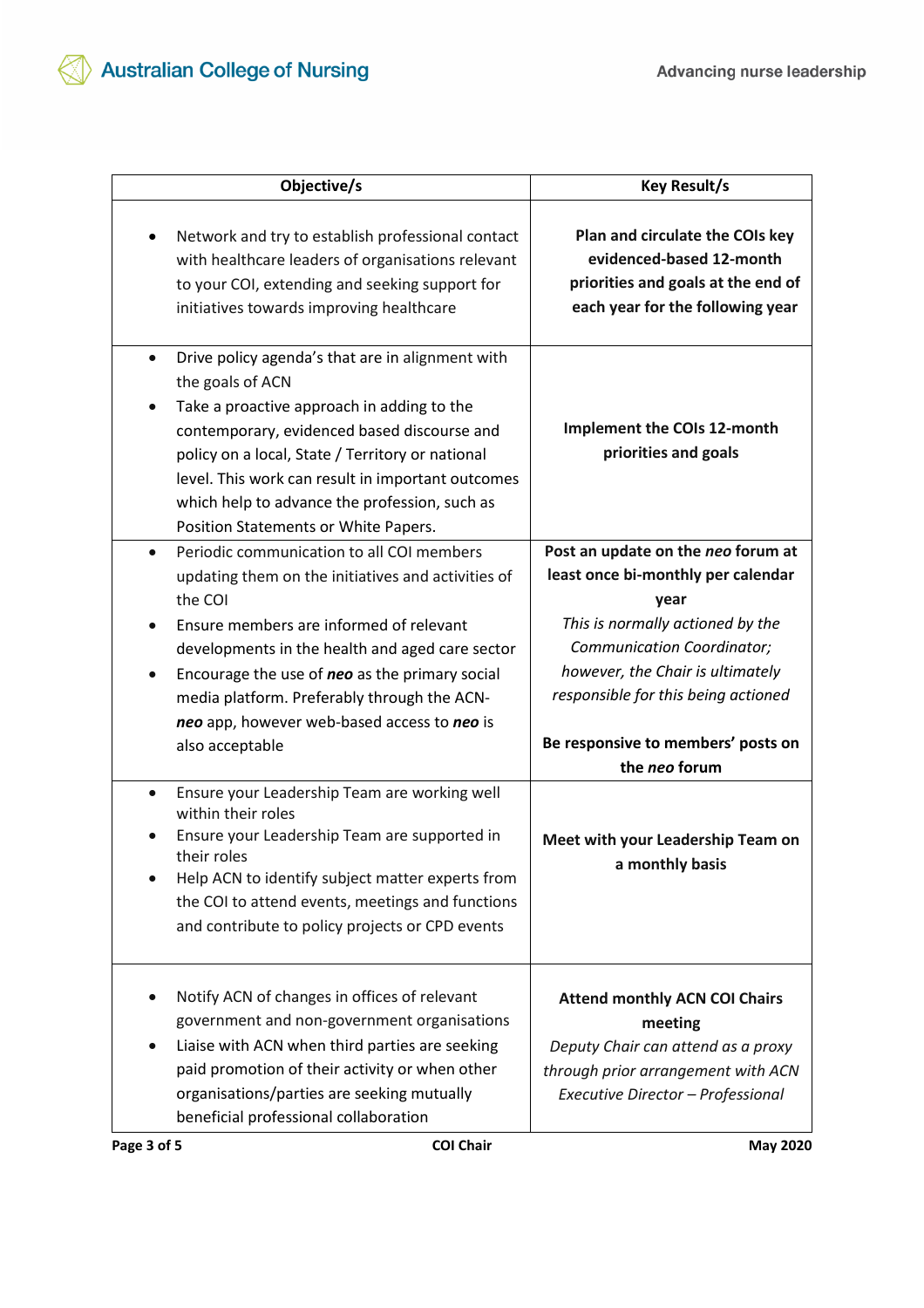| Objective/s                                                                                                                                                                                                                                                                                                                                                                                                                                                                                 | <b>Key Result/s</b>                                                                                                                                                                   |
|---------------------------------------------------------------------------------------------------------------------------------------------------------------------------------------------------------------------------------------------------------------------------------------------------------------------------------------------------------------------------------------------------------------------------------------------------------------------------------------------|---------------------------------------------------------------------------------------------------------------------------------------------------------------------------------------|
| Inform ACN of any support required by the<br>$\bullet$<br>Leadership Team and/or COI more broadly                                                                                                                                                                                                                                                                                                                                                                                           | Submit quarterly report to ACN via<br>online platform<br>This is normally actioned by the<br>Deputy Chair; however, the Chair is<br>ultimately responsible for this being<br>actioned |
| Explore new and innovative ways that will<br>enhance the COIs budget and support future COI<br>events/activities benefiting the members.<br>A COI Profit and Loss balance tracker will be<br>made available for the Leadership Team to assist<br>in managing the budget.<br>Identify any need for funding and discuss any<br>recommended potential sponsors with the ACN<br>Engagement team<br>(Engagement team will facilitate introduction to<br>Partnerships team to progress this work) | <b>Manage the COIs budget</b><br>This is normally actioned by the<br>Secretariat Support; however, the<br>Chair is ultimately responsible for this<br>being actioned                  |

# **Criteria: Skills, Competencies and Experience**

- Be an ACN Fellow or Member
- Completion of the ACN Representation Module
- Passion to represent the profession
- Commitment and flexibility to work voluntarily to support ACN; between 3-6 hours per week is required, depending on the COIs priorities and commitments
- Demonstrated ability to contribute positively to and lead a team
- Self-motivated with a willingness to learn new skills and ways of working
- Understanding of the role and functions of the COI
- Knowledge of contemporary issues in nursing and health care
- Interpersonal and teamwork skills